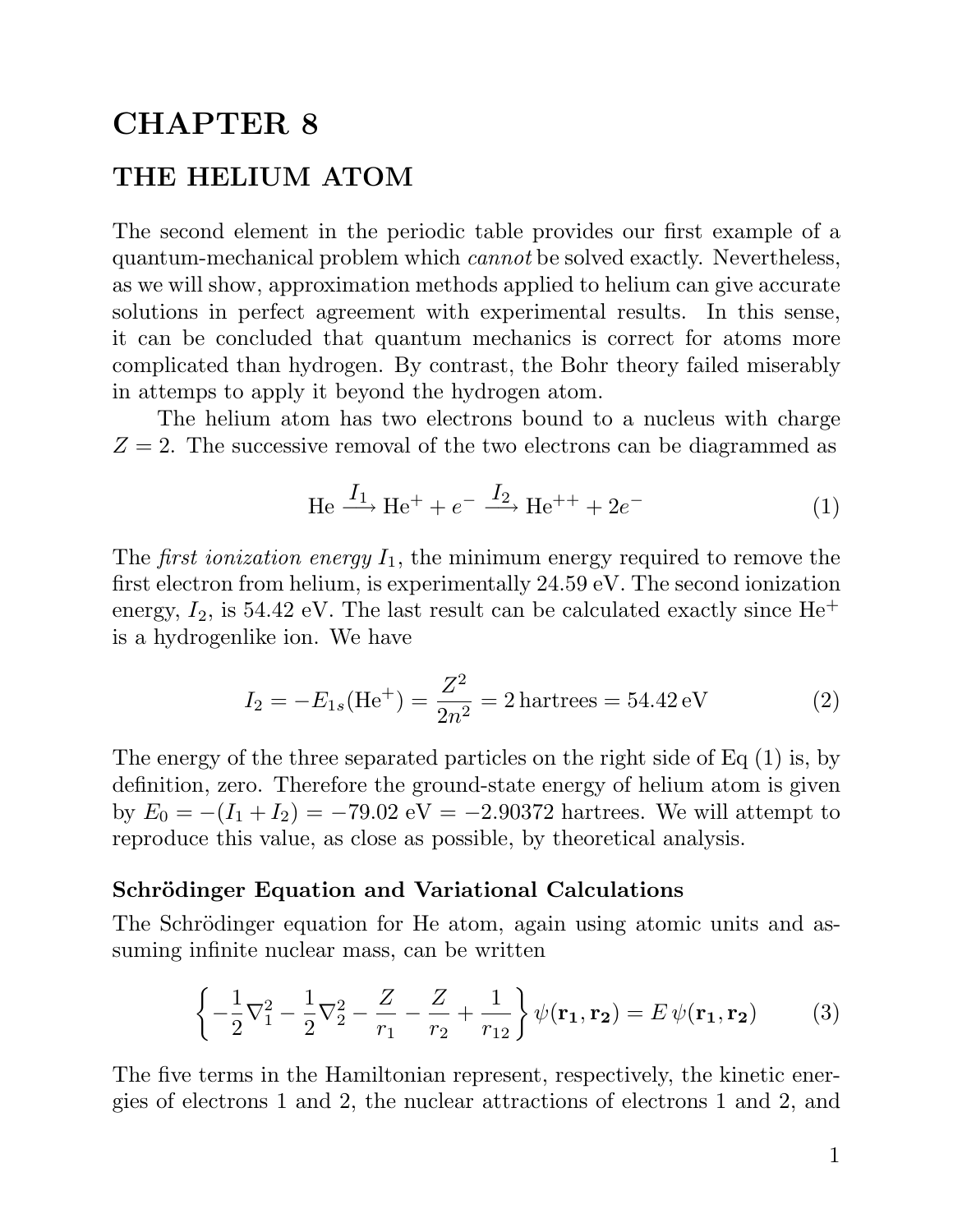the repulsive interaction between the two electrons. It is this last contri-<br>hytion which provents an event solution of the Schrödinger equation and the repulsive interaction between the two electrons. It is this last contri-<br>bution which prevents an exact solution of the Schrödinger equation and<br>which accounts for much of the complication in the theory. In socking on bution which prevents an exact solution of the Schrödinger equation and which accounts for much of the complication in the theory. In seeking an bution which prevents an exact solution of the Schrödinger equation and<br>which accounts for much of the complication in the theory. In seeking an<br>approximation to the ground state, we might first work out the solution<br>in t which accounts for much of the complication in the theory. In seeking an approximation to the ground state, we might first work out the solution in the absence of the  $1/r_{12}$ -term. In the Schrödinger equation thus simpli in the absence of the  $1/r_{12}$ -term. In the Schrödinger equation thus simplified, we can separate the variables  $\mathbf{r}_1$  and  $\mathbf{r}_2$  to reduce the equation to two independent hydrogenlike problems. The ground state wav in the absence of the  $1/r_{12}$ -term. In the Schrödinger equation thus simplified, we can separate the variables  $\mathbf{r}_1$  and  $\mathbf{r}_2$  to reduce the equation to two independent hydrogenlike problems. The ground state wav fied, we can separate the variables  $\mathbf{r}_1$  and  $\mathbf{r}_2$  to reduce the eindependent hydrogenlike problems. The ground state was normalized) for this hypothetical helium atom would be normalized) for this hypothetical helium atom would be

$$
\psi(\mathbf{r_1}, \mathbf{r_2}) = \psi_{1s}(r_1)\psi_{1s}(r_2) = e^{-Z(r_1 + r_2)}\tag{4}
$$

 $\psi(\mathbf{r_1}, \mathbf{r_2}) = \psi_{1s}(r_1)\psi_{1s}(r_2) = e^{-\mathcal{L}(r_1 + r_2)}$  (4)<br>and the energy would equal  $2 \times (-Z^2/2) = -4$  hartrees, compared to the ex-<br>perimental value of -2.00 hartrees. Neglect of electron repulsion evidently and the energy would equal  $2 \times (-Z^2/2) = -4$  hartrees, compared to the experimental value of  $-2.90$  hartrees. Neglect of electron repulsion evidently introduces a year large energy and the energy would equal  $2 \times$ <br>perimental value of  $-2.90$  hart:<br>introduces a very large error. mental value of  $-2.90$  hartrees. Neglect of electron repulsion evidently<br>duces a very large error.<br>A significantly improved result can be obtained with the functional<br> $(4)$  but with  $Z$  replaced by a adjustable parameter

introduces a very large error.<br>A significantly improved result can be obtained with the furtorm (4), but with Z replaced by a adjustable parameter  $\alpha$ , thus:

ced by a adjustable parameter 
$$
\alpha
$$
, thus:  
\n
$$
\tilde{\psi}(r_1, r_2) = e^{-\alpha(r_1 + r_2)}
$$
\n(5)

 $\psi(r_1, r_2) = e^{-\alpha(r_1 + r_2)}$  (5)<br>Using this function in the variational principle [cf. Eq (4.53)], we have

in the variational principle [ct. Eq (4.53)], we have  
\n
$$
\tilde{E} = \frac{\int \psi(r_1, r_2) \hat{H} \psi(r_1, r_2) d\tau_1 d\tau_2}{\int \psi(r_1, r_2) \psi(r_1, r_2) d\tau_1 d\tau_2}
$$
\n(6)

 $\int \psi(r_1, r_2) \psi(r_1, r_2) d\tau_1 d\tau_2$ <br>where  $\hat{H}$  is the full Hamiltonian as in Eq (3), including the  $1/r_{12}$ -term. The<br>expectation values of the five parts of the Hamiltonian work out to where  $\hat{H}$  is the full Hamiltonian as in Eq (3), including the  $1/r_{12}$ -term.<br>expectation values of the five parts of the Hamiltonian work out to

$$
\left\langle -\frac{1}{2}\nabla_1^2 \right\rangle = \left\langle -\frac{1}{2}\nabla_2^2 \right\rangle = \frac{\alpha^2}{2}
$$
  

$$
\left\langle -\frac{Z}{r_1} \right\rangle = \left\langle -\frac{Z}{r_2} \right\rangle = -Z\alpha, \qquad \left\langle \frac{1}{r_{12}} \right\rangle = \frac{5}{8}\alpha \tag{7}
$$
  
The sum of the integrals in (7) gives the variational energy

$$
\tilde{E}(\alpha) = \alpha^2 - 2Z\alpha + \frac{5}{8}\alpha
$$
\n(8)

2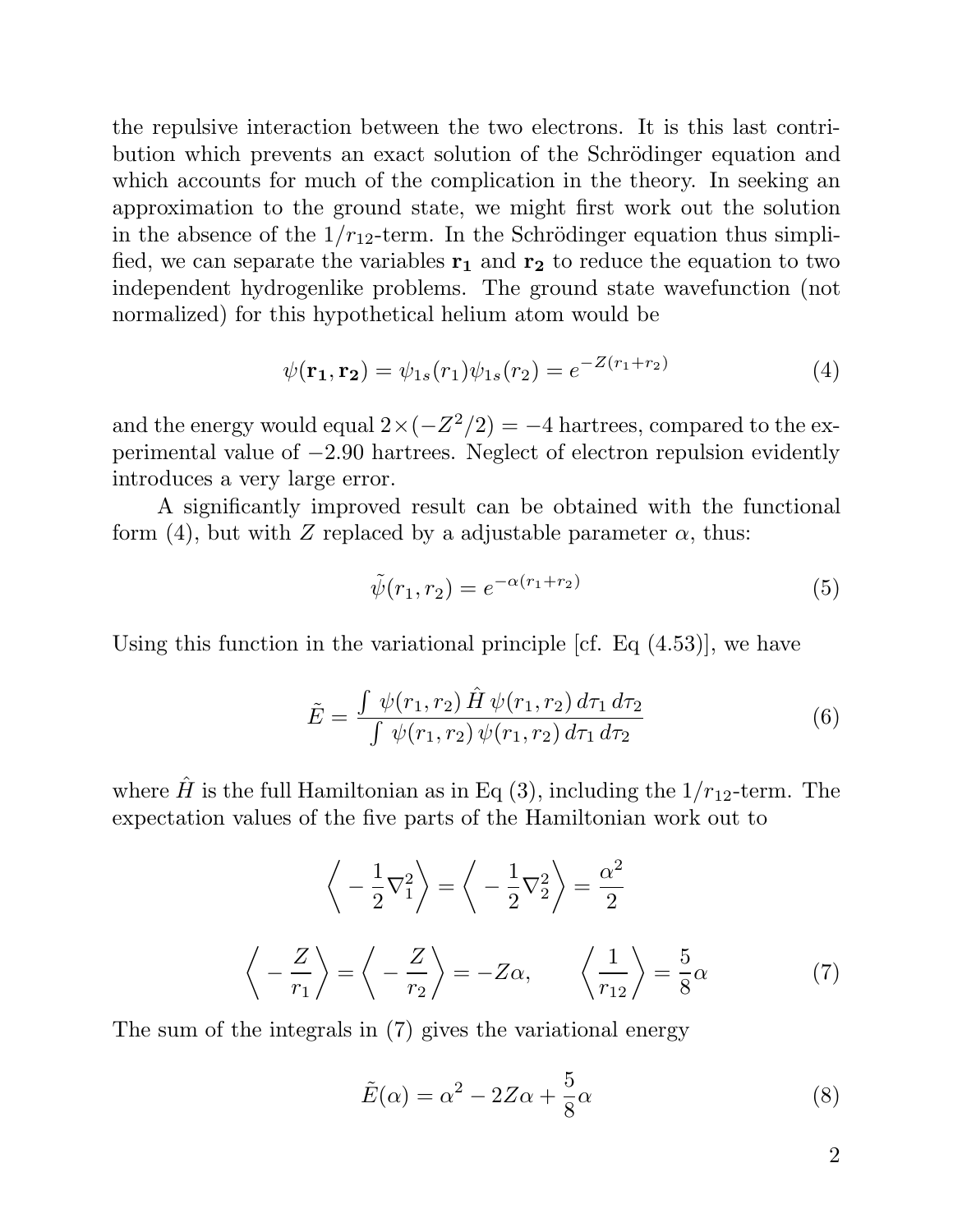This will be always be an upper bound for the true ground-state energy.<br>We see entimize our result by finding the value of a which minimizes the This will be always be an upper bound for the true ground-state energy.<br>We can optimize our result by finding the value of  $\alpha$  which minimizes the We can optimize our result by finding the value of  $\alpha$  which *minimizes* the energy (8). We find

$$
\frac{d\tilde{E}}{d\alpha} = 2\alpha - 2Z + \frac{5}{8} = 0
$$
\n(9)

giving the optimal value

$$
\alpha = Z - \frac{5}{16} \tag{10}
$$

This can be given a physical interpretation, noting that the parameter  $\alpha$  in This can be given a physical interpretation, noting that the parameter  $\alpha$  in<br>the wavefunction (5) represents an *effective* nuclear charge. Each electron<br>partially shidds the other electron from the positively shared pu This can be given a physical interpretation, noting that the parameter  $\alpha$  in the wavefunction (5) represents an *effective* nuclear charge. Each electron partially shields the other electron from the positively-charged the wavefunction (5) represents an *effective* nuclear charge. Each electron partially shields the other electron from the positively-charged nucleus by an amount equivalent to  $5/8$  of an electron charge. Substituting (1 partially shields the other electron from the positively-charge<br>an amount equivalent to  $5/8$  of an electron charge. Substitut<br>(8), we obtain the optimized approximation to the energy

$$
\tilde{E} = -\left(Z - \frac{5}{16}\right)^2\tag{11}
$$

For helium  $(Z = 2)$ , this gives -2.84765 hartrees, an error of about 2% For helium  $(Z = 2)$ , this gives -2.84765 hartrees, an error of about 2%  $(E_0 = -2.90372)$ . Note that the inequality  $\tilde{E} > E_0$  applies in an *algebraic* sense.  $I_1 = -2.90372$ . Note that the inequality  $E > E_0$  applies in an *algebraic*<br>
In the late 1920's, it was considered important to determine whether<br>
holium computation could be improved as a test of the validity of

In the late 1920's, it was considered important to determine whether<br>the helium computation could be improved, as a test of the validity of In the late 1920's, it was considered important to determine whether<br>the helium computation could be improved, as a test of the validity of<br>quantum mechanics for many electron systems. The table below gives the<br>results for the helium computation could be improved, as a test of the quantum mechanics for many electron systems. The table belonesults for a selection of variational computations on helium.

| wavefunction                      | parameters        | energy     |
|-----------------------------------|-------------------|------------|
| $e^{-Z(r_1+r_2)}$                 | $Z=2$             | $-2.75$    |
| $e^{-\alpha(r_1+r_2)}$            | $\alpha = 1.6875$ | $-2.84765$ |
| $\psi(r_1)\psi(r_2)$              | best $\psi(r)$    | $-2.86168$ |
| $e^{-\alpha(r_1+r_2)}(1+cr_{12})$ | best $\alpha$ , c | $-2.89112$ |
| Hylleraas $(1929)$                | 10 parameters     | $-2.90363$ |
| Pekeris (1959)                    | 1078 parameters   | $-2.90372$ |
|                                   |                   |            |

Pekeris (1959) 1078 parameters  $-2.90372$ <br>The third entry refers to the *self-consistent field* method, developed by<br>Hartroe, Even for the best pessible choice of ane electron functions  $v(x)$ The third entry refers to the *self-consistent field* method, developed by Hartree. Even for the best possible choice of one-electron functions  $\psi(r)$ , there remains a considerable entry. This is due to failure to include The third entry refers to the *self-consistent field* method, developed by Hartree. Even for the best possible choice of one-electron functions  $\psi(r)$ , there remains a considerable error. This is due to failure to include Hartree. Even for the best possible choice of one-electron functions  $\psi(r)$ , there remains a considerable error. This is due to failure to include the variable  $r_{12}$  in the wavefunction. The effect is known as *electron*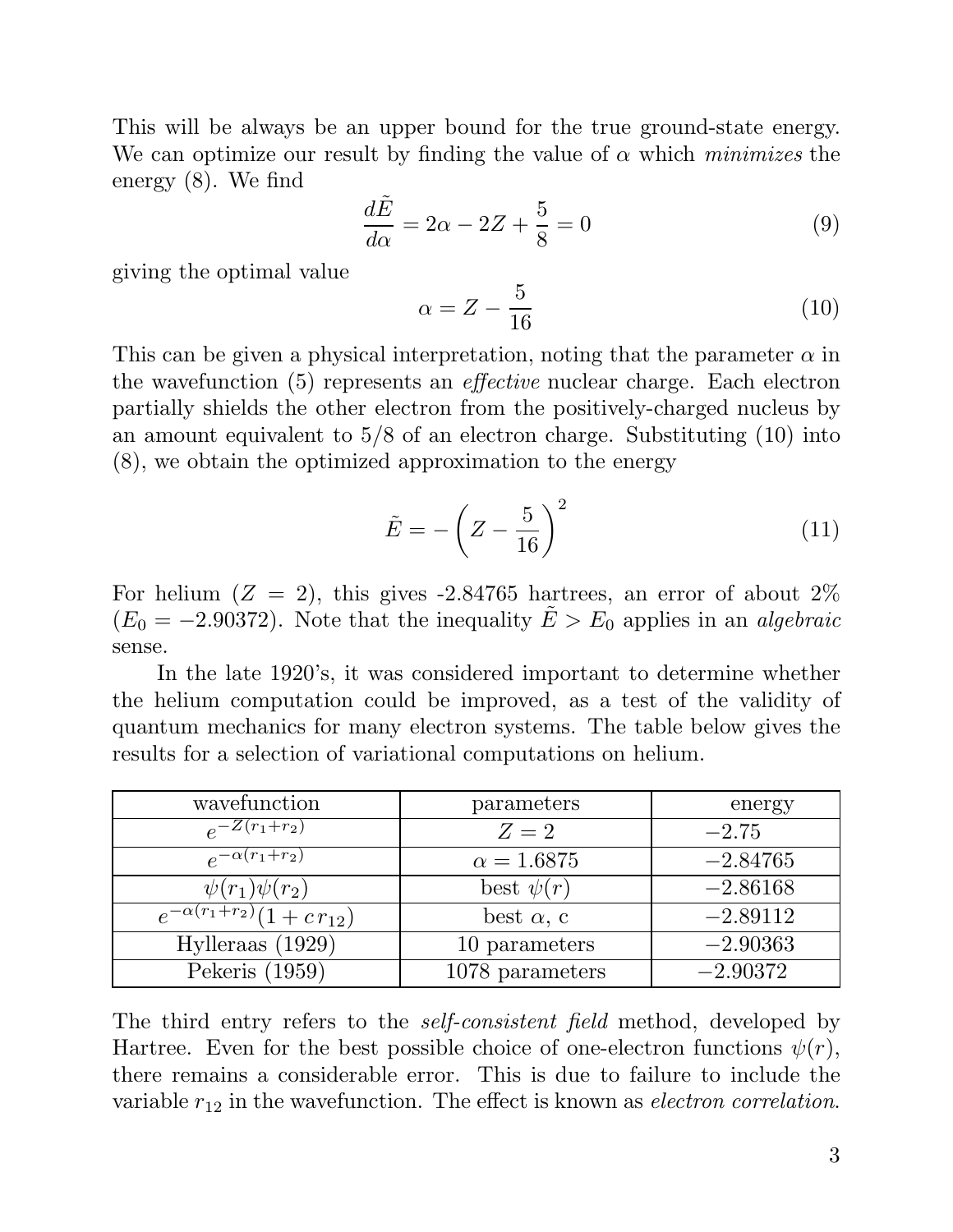The fourth entry, containing a simple correction for correlation, gives a The fourth entry, containing a simple correction for correlation, gives a considerable improvement. Hylleraas (1929) extended this approach with a verticional function of the form The fourth entry, containing a simp<br>considerable improvement. Hylleraas<br>variational function of the form function of the form<br>  $\psi(r_1, r_2, r_{12}) = e^{-\alpha(r_1+r_2)} \times$  polynomial in  $r_1, r_2, r_{12}$ 

$$
\psi(r_1, r_2, r_{12}) = e^{-\alpha(r_1 + r_2)} \times
$$
 polynomial in  $r_1, r_2, r_{12}$ 

 $\psi(r_1, r_2, r_{12}) = e^{-\alpha(r_1+r_2)} \times$  polynomial in  $r_1, r_2, r_{12}$ <br>and obtained the nearly exact result with 10 optimized parameters. More and obtained the nearly exact result with 10 optimized parameters. More<br>recently, using modern computers, results in essentially perfect agreement and obtained the nearly exact result w<br>recently, using modern computers, resu<br>with experiment have been obtained. with experiment have been obtained.<br>Spinorbitals and the Exclusion Principle

The simpler wavefunctions for helium atom, for example (5), can be interpreted as representing two electrons in hydrogenlike 1<sup>s</sup> orbitals, designated The simpler wavefunctions for helium atom, for example  $(5)$ , can be interpreted as representing two electrons in hydrogenlike 1s orbitals, designated as a  $1s^2$  configuration. According to Pauli's exclusion principle, w preted as representing two electrons in hydrogenlike 1s orbitals, designated<br>as a  $1s^2$  configuration. According to Pauli's exclusion principle, which states<br>that no two electrons in an atom can have the same set of four that no two electrons in an atom can have the same set of four quantum numbers, the two 1s electrons must have different spins, one spin-up or  $\alpha$ , that no two electrons in an atom can have the same set of four quantum<br>numbers, the two 1s electrons must have *different* spins, one spin-up or  $\alpha$ ,<br>the other spin-down or  $\beta$ . A product of an orbital with a spin funct numbers, the two 1s electrons must have *different* spins, one spin-up or  $\alpha$ , the other spin-down or  $\beta$ . A product of an orbital with a spin function is called a *spinorbital*. For example, electron 1 might occupy a s is called a *spinorbital*. For example, electron 1 might occupy a spinorbital which we designate te<br>  $\phi(1) = \psi_{1s}(1)\alpha(1)$  or  $\psi_{1s}(1)\beta(1)$  (12)

$$
\phi(1) = \psi_{1s}(1)\alpha(1) \qquad \text{or} \qquad \psi_{1s}(1)\beta(1) \tag{12}
$$

 $\phi(1) = \psi_{1s}(1)\alpha(1)$  or  $\psi_{1s}(1)\beta(1)$  (12)<br>Spinorbitals can be designated by a single subscript, for example,  $\phi_a$  or Spinorbitals can be designated by a single subscript, for example,  $\phi_a$  or  $\phi_b$ , where the subscript stands for a set of four quantum numbers. In a two electron system the ecoupled principlitate  $\phi_a$  and  $\phi$  must be d Spinorbitals can be designated by a single subscript, for example,  $\phi_a$  or  $\phi_b$ , where the subscript stands for a set of four quantum numbers. In a two electron system the occupied spinorbitals  $\phi_a$  and  $\phi_b$  must be d  $\phi_b$ , where the subscript stands for a set of four quantum numbers. In a two electron system the occupied spinorbitals  $\phi_a$  and  $\phi_b$  must be different, meaning that at least one of their four quantum numbers must be un two electron system the occupied spinorbitals  $\phi_a$  and<br>meaning that at least one of their four quantum num<br>A two-electron spinorbital function of the form A two-electron spinorbital function of the form

$$
\Psi(1,2) = \frac{1}{\sqrt{2}} \left( \phi_a(1)\phi_b(2) - \phi_b(1)\phi_a(2) \right)
$$
 (13)

automatically fulfills the Pauli principle since it vanishes if  $a = b$ . Moreover, this function associates each electron equally with each orbital, which is consistent with the indistinguishability of identical particles in quantum over, this function associates each electron equally with each orbital, which<br>is consistent with the *indistinguishability* of identical particles in quantum<br>mechanics. The factor  $1/\sqrt{2}$  normalized and mutually orthogon is consistent with the *indistinguishability* of identical particles in quantum<br>mechanics. The factor  $1/\sqrt{2}$  normalized and mutually orthogonal. The func-<br>suming that  $\phi_a$  and  $\phi_b$  are normalized and mutually orthogon suming that  $\phi_a$  and  $\phi_b$  are normalized and mutually orthogonal. The function (13) is *antisymmetric* with respect to interchange of electron labels, meaning that suming that  $\phi_a$ <br>tion (13) is *ant*<br>meaning that with respect to interchange of electron labels,<br>  $\Psi(2, 1) = -\Psi(1, 2)$  (14)

$$
\Psi(2,1) = -\Psi(1,2) \tag{14}
$$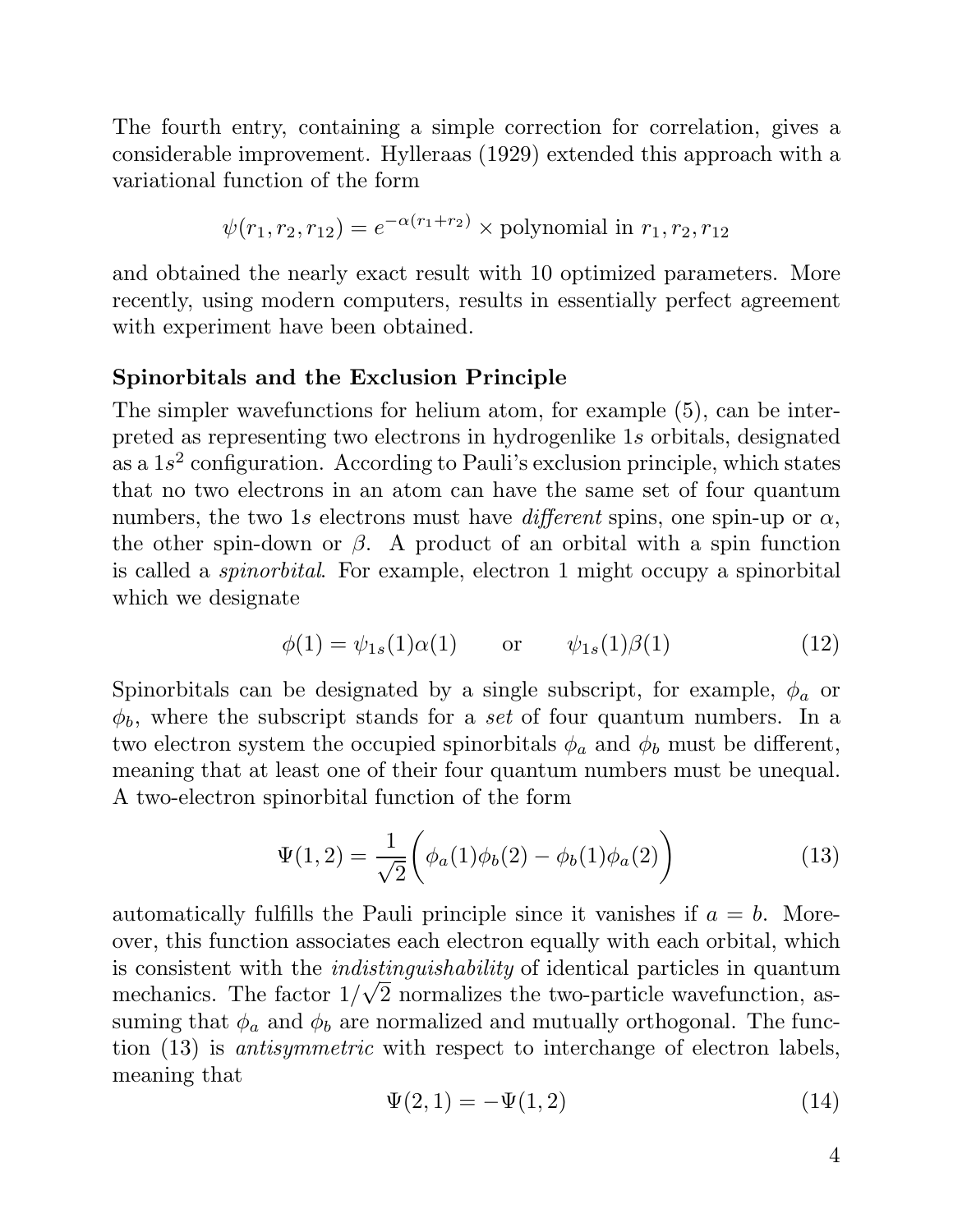This antisymmetry property is an elegant way of expressing the Pauli principle. antisymmetry property is an elegant way of expressing the Pauli prin-<br>We note, for future reference, that the function (13) can be expressed<br> $2 \times 2$  determinant:

ciple.<br>We note, for future  $a$  as  $a$   $2 \times 2$  determinant:

$$
\Psi(1,2) = \frac{1}{\sqrt{2}} \begin{vmatrix} \phi_a(1) & \phi_b(1) \\ \phi_a(2) & \phi_b(2) \end{vmatrix}
$$
\n(15)

For the 1s<sup>2</sup> configuration of helium, the two orbital functions are the<br>resolution of helium, the two orbital functions are the For the  $1s^2$  configuration of helisticans and Eq (13) can be written

$$
\Psi(1,2) = \psi_{1s}(1)\psi_{1s}(2) \times \frac{1}{\sqrt{2}} \left(\alpha(1)\beta(2) - \beta(1)\alpha(2)\right) \tag{16}
$$

For two-electron systems (but not for three or more electrons), the wave-For two-electron systems (but *not* for three or more electrons), the wave-<br>function can be factored into an orbital function times a spin function. The For two-electron systems (but<br>function can be factored into a<br>two-electron spin function

$$
\sigma_{0,0}(1,2) = \frac{1}{\sqrt{2}} \left( \alpha(1)\beta(2) - \beta(1)\alpha(2) \right)
$$
 (17)

represents the two electron spins in opposing directions (antiparallel) with a total spin angular momentum of zero. The two subscripts are the quantum<br>total spin angular momentum of zero. The two subscripts are the quantum<br>numbers  $S$  and  $M$  for the total electron spin.  $F_{\alpha}$  (16) is called the s represents the two electron spins in opposing directions (antiparallel) with a total spin angular momentum of zero. The two subscripts are the quantum numbers  $S$  and  $M_S$  for the total electron spin. Eq (16) is called th numbers  $S$  and  $M_S$  for the total electron spin. Eq (16) is called the *singlet* spin state since there is only a single orientation for a total spin quantum number of zero. It is also possible to have both spins in the spin state since there is only a single orientation for a total spin quantum spin state since there is only a single orientation for a total spin quantum<br>number of zero. It is also possible to have both spins in the *same* state,<br>provided the orbitals are different. There are three possible states number of zero.<br>provided the or<br>parallel spins: ifferent. There are thre<br>  $\sigma_{1,1}(1,2) = \alpha(1)\alpha(2)$ 

$$
\sigma_{1,1}(1,2) = \alpha(1)\alpha(2)
$$

$$
\sigma_{1,0}(1,2) = \frac{1}{\sqrt{2}} \left( \alpha(1)\beta(2) + \beta(1)\alpha(2) \right)
$$

$$
\sigma_{1,-1}(1,2) = \beta(1)\beta(2)
$$
(18)

 $\sigma_{1,-1}(1,2) = \beta(1)\beta(2)$  (18)<br>These make up the *triplet* spin states, which have the three possible orien-These make up the *triplet* spin states, which h<br>tations of a total angular momentum of 1.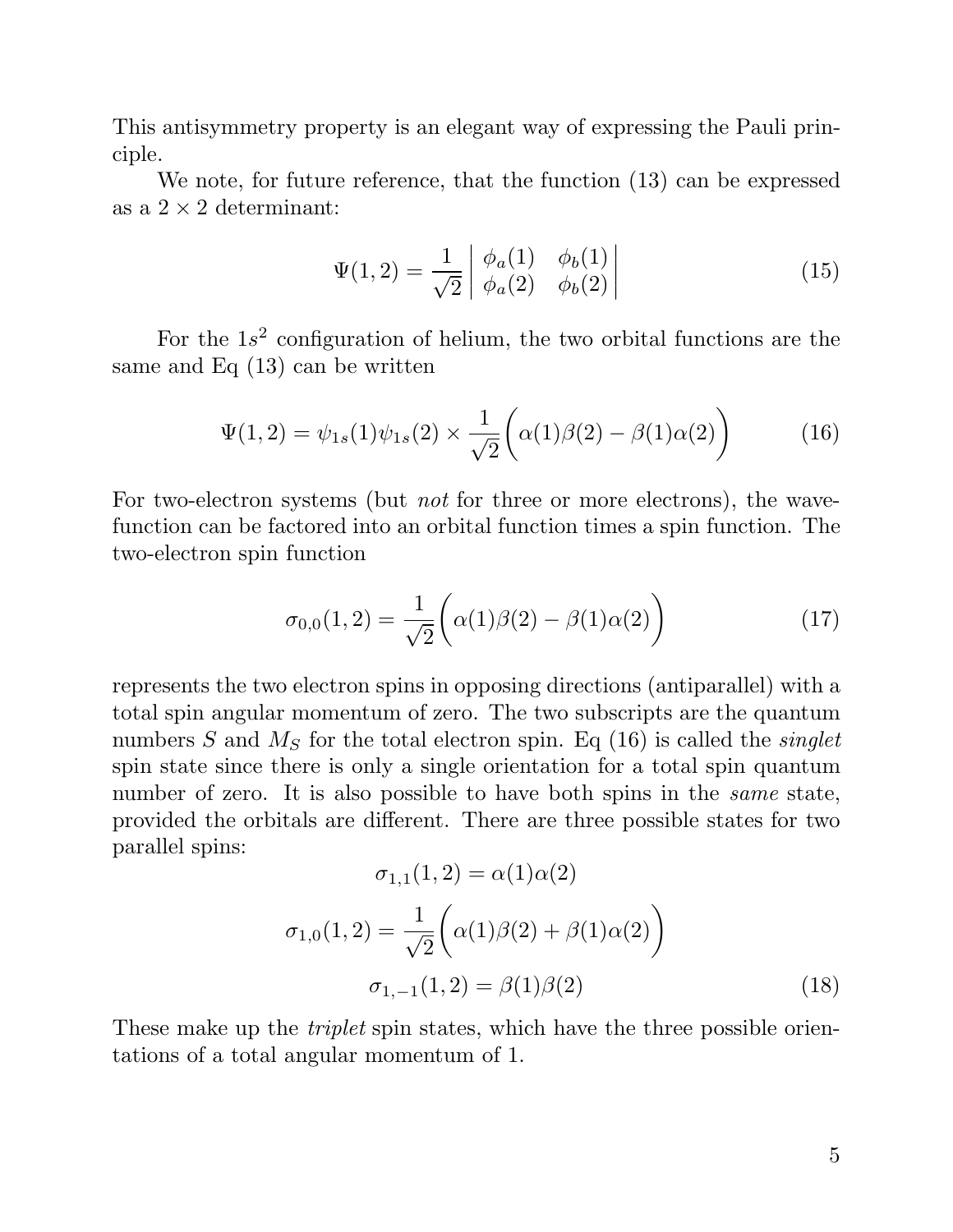## Excited States of Helium

Excited States of Helium<br>The lowest excitated state of helium is represented by the electron configu-<br>ration 1020. The 1020 configuration has higher energy even though the 20 **Excited States of Helium**<br>The lowest excitated state of helium is represented by the electron configuration  $1s 2s$ . The  $1s 2p$  configuration has higher energy, even though the  $2s$ <br>and  $2p$  exhibitels in hydrogen are d ration 1s 2s. The 1s 2p configuration has higher energy, even though the 2s and 2p orbitals in hydrogen are degenerate, because the 2s penetrates closer to the nucleus, where the potential energy is more negative. When electrons and 2p orbitals in hydrogen are degenerate, because the 2s penetrates closer<br>to the nucleus, where the potential energy is more negative. When electrons<br>are in different orbitals, their spins can be either parallel or ant to the nucleus, where the potential energy is more negative. When electrons<br>are in different orbitals, their spins can be either parallel or antiparallel. In<br>order that the wavefunction satisfy the antisymmetry requirement order that the wavefunction satisfy the antisymmetry requirement  $(14)$ , the two-electron orbital and spin functions must have *opposite* behavior under exchange of electron labels. There are four possible states from the  $1s2s$ configuration: a singlet state

$$
\Psi^{+}(1,2) = \frac{1}{\sqrt{2}} \left( \psi_{1s}(1)\psi_{2s}(2) + \psi_{2s}(1)\psi_{1s}(2) \right) \sigma_{0,0}(1,2) \tag{19}
$$

and three triplet states

$$
\Psi^{-}(1,2) = \frac{1}{\sqrt{2}} \left( \psi_{1s}(1)\psi_{2s}(2) - \psi_{2s}(1)\psi_{1s}(2) \right) \begin{Bmatrix} \sigma_{1,1}(1,2) \\ \sigma_{1,0}(1,2) \\ \sigma_{1,-1}(1,2) \end{Bmatrix}
$$
\n(20)

Using the Hamiltonian in  $Eq(3)$ , we can compute the approximate energies

$$
E^{\pm} = \int \int \Psi^{\pm}(1,2) \hat{H} \Psi^{\pm}(1,2) d\tau_1 d\tau_2
$$
 (21)  
After evaluating some fierce-looking integrals, this reduces to the form

g some force-looking integrals, this reduces to the form  
\n
$$
E^{\pm} = I(1s) + I(2s) + J(1s, 2s) \pm K(1s, 2s)
$$
\n(22)

in terms of the one electron integrals

The electron integrals  

$$
I(a) = \int \psi_a(\mathbf{r}) \left\{ -\frac{1}{2} \nabla^2 - \frac{Z}{r} \right\} \psi_a(\mathbf{r}) d\tau
$$
(23)

the Coulomb integrals

egras  

$$
J(a,b) = \int \int \psi_a(\mathbf{r}_1)^2 \frac{1}{r_{12}} \psi_b(\mathbf{r}_2)^2 d\tau_1 d\tau_2
$$
 (24)

6